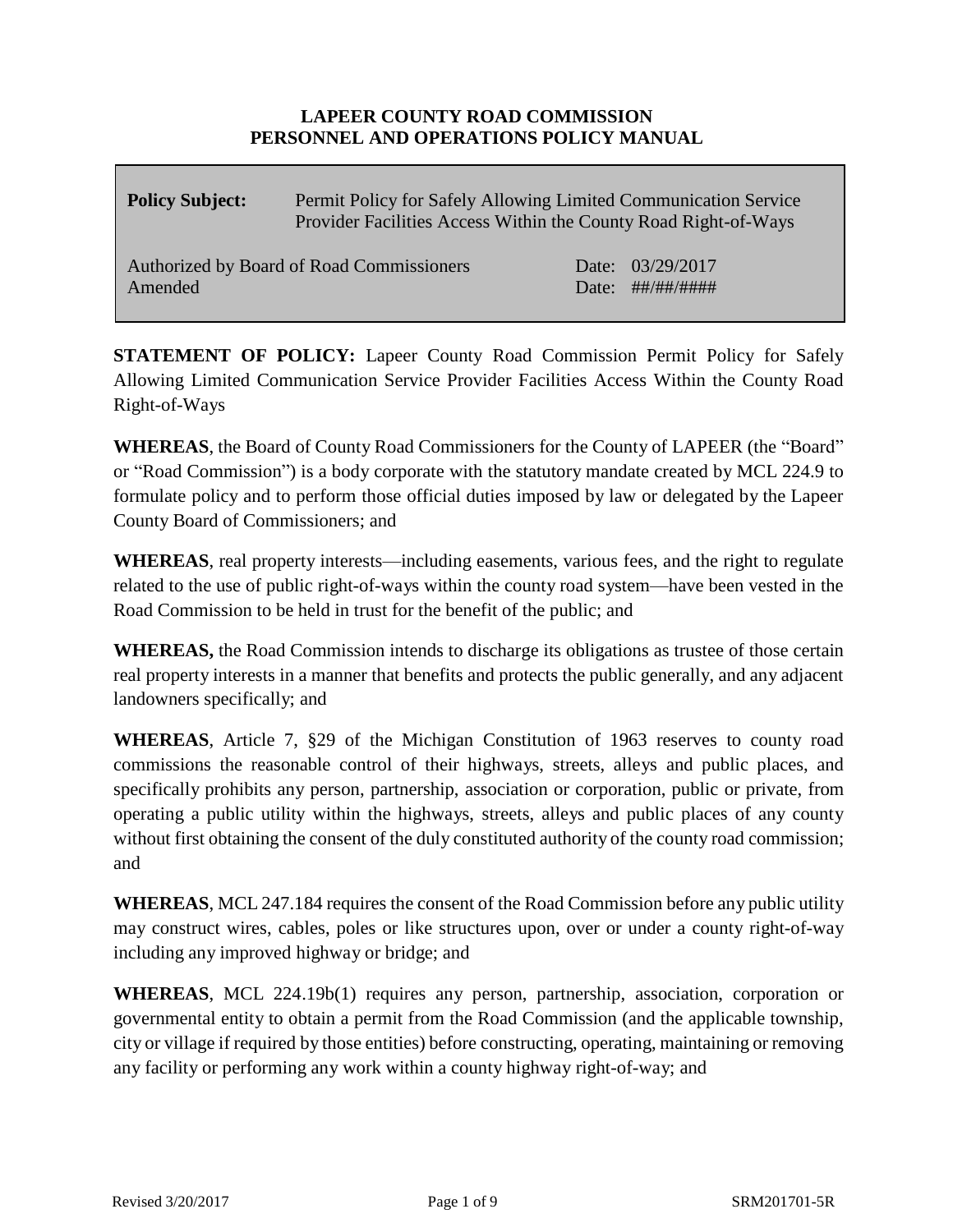**WHEREAS**, MCL 224.19b(2) empowers a county road commission to adopt reasonable permit requirements and a schedule of fees sufficient to cover the necessary and actual costs applied in a reasonable manner for the issuance of the permit and for review of the proposed activity, inspection and related expenses; and

**WHEREAS**, MCL 691.1402 charges a county road commission with maintaining highways under its jurisdiction in reasonable repair so that they are reasonably safe and convenient for public travel; and

**WHEREAS**, communications technologies are constantly evolving, resulting in the potential for proliferation of communication service facilities within the public right-of-ways which carry the

potential, if not appropriately managed, to jeopardize the safety and convenience of the public; and

**WHEREAS**, those seeking to install and operate Communication Service Provider Facilities within county highway right-of-ways to meet demand for such service, gain a pecuniary profit therefrom; and

**WHEREAS**, certain entities seeking to install Communication Service Provider Facilities claim right of way access as a benefit of utility status; regarding which the Road Commission specifically reserves its right to challenge these claimed benefits and status as utilities, regulated or otherwise; and

**WHEREAS**, the Road Commission has made significant investments of time and resources in the acquisition, construction, repair and maintenance of the public right-of-ways under its jurisdiction, for the principal purpose of making such rights-of-way safe and convenient for public travel, and such investment has enhanced the utility and value of those public ways; and

**WHEREAS**, the public right-of-ways under the Road Commission's jurisdiction are used by and useful to private enterprises including the Applicant and others engaged in providing Communication Services to citizens, institutions, and businesses that are served by the county road system; and

**WHEREAS**, the right to access and/or occupy portions of such public right-of-ways for limited times, for the business of providing communication services, is a valuable economic privilege; and

**WHEREAS**, beneficial competition between providers of communication services can be furthered by the Road Commission's consent to locate within and for rights to use the public rightof-ways on non-discriminatory and competitively neutral terms and conditions; and

**WHEREAS**, the Applicant is a private enterprise engaged in installing facilities related to and/or providing various Communication Services; and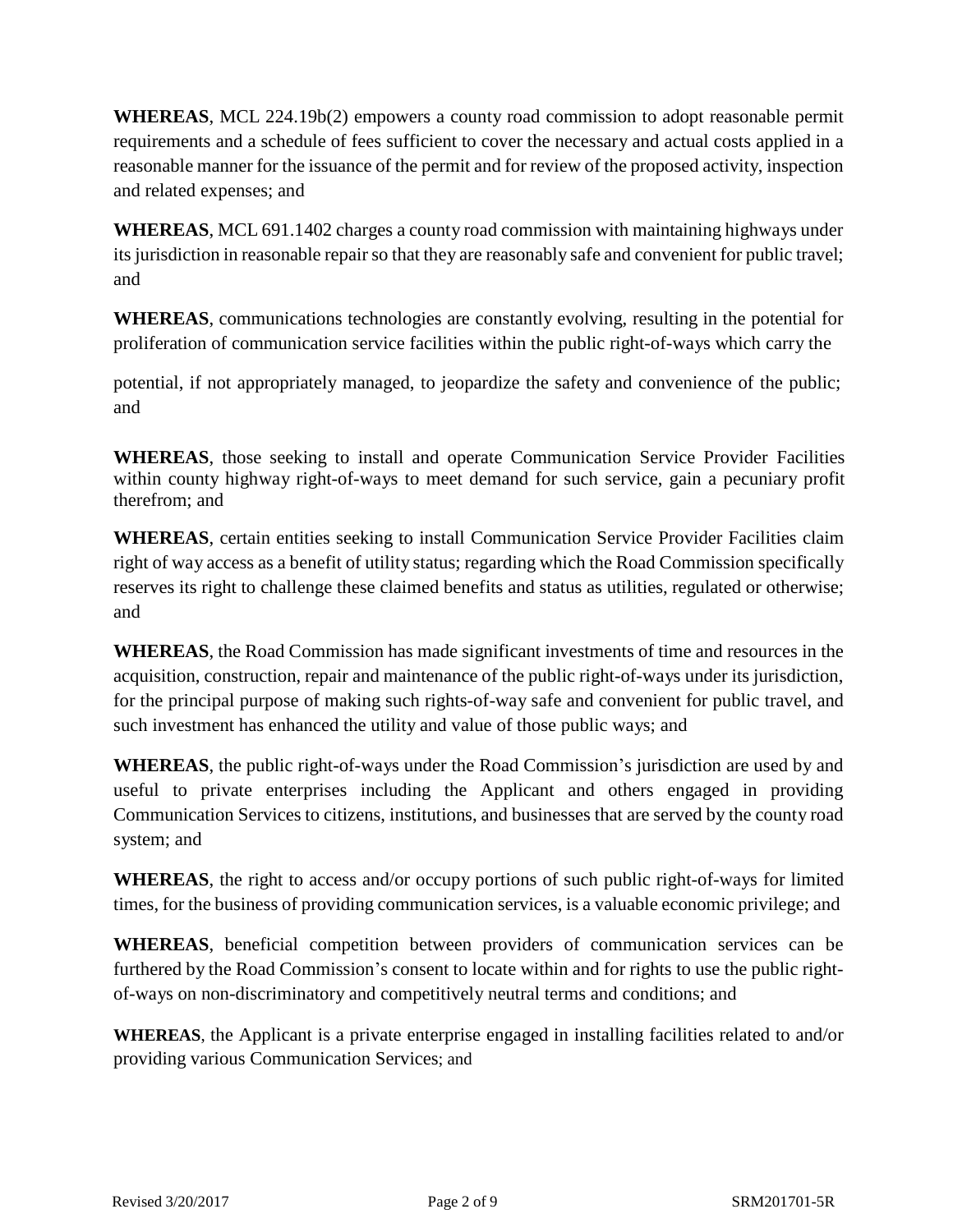**WHEREAS**, the Road Commission will grant its consent pursuant to its constitutional and statutory authority to manage and control its public right-of-ways, and will issue a right-of-way permit in consideration of the terms and conditions set forth herein:

1. Purposes

The purposes of this Policy are to balance the interests of protecting the public from harm with the interests of the public and applicants in the expansion of communication services via the preceding and following statements of interest:

- 1.1. Establish a local policy concerning Communication Service Provider Facilities for use of the public right-of-ways that also serves the Road Commission's statutory mandate to make the rights-of-way under its jurisdiction safe for public travel;
- 1.2. The Road Commission specifically reserves its right to alter, amend and adjust these policies where public safety or convenience requires on a per application basis;
- 1.3. Establish a local policy that promotes beneficial competition between providers of communication services on non-discriminatory and competitively neutral terms and conditions; and that ensures that the Road Commission retains the authority and ability to act to protect the public safety and welfare in the face of multiple rapidly-changing industries, including the communications industry, that are placing increasing demand on public property and resources;
- 1.4. Establish clear and nondiscriminatory local guidelines, standards and time frames for the exercise of local authority with respect to the regulation of the use of public right-of-ways by Communications Providers, and their respective facilities and licenses;
- 1.5. Permit and manage reasonable access to the public right-of-ways under the jurisdiction of the Road Commission for communications purposes on a competitively neutral basis, to the extent required by law;
- 1.6. Conserve the limited physical capacity of the public rights of ways held in trust for the benefit of the public by the Road Commission, and over which the Road Commission shares jurisdiction, to a limited extent, with other governmental entities;
- 1.7. Assure that the Road Commission's current and ongoing costs of granting and regulating private access to and use of its public right-of-ways are fully paid by the persons seeking such access and causing such costs;
- 1.8. Secure fair and reasonable compensation to the Road Commission and the residents of Lapeer County, in a nondiscriminatory manner, for permitting private use of the public right-of-ways;
- 1.9. Encourage economic development while preserving aesthetic and other community values and preventing proliferation of above ground facilities;
- 1.10. Assure that all persons or entities providing communication services within public rightof-ways in the county highway system comply with all state, federal and local laws;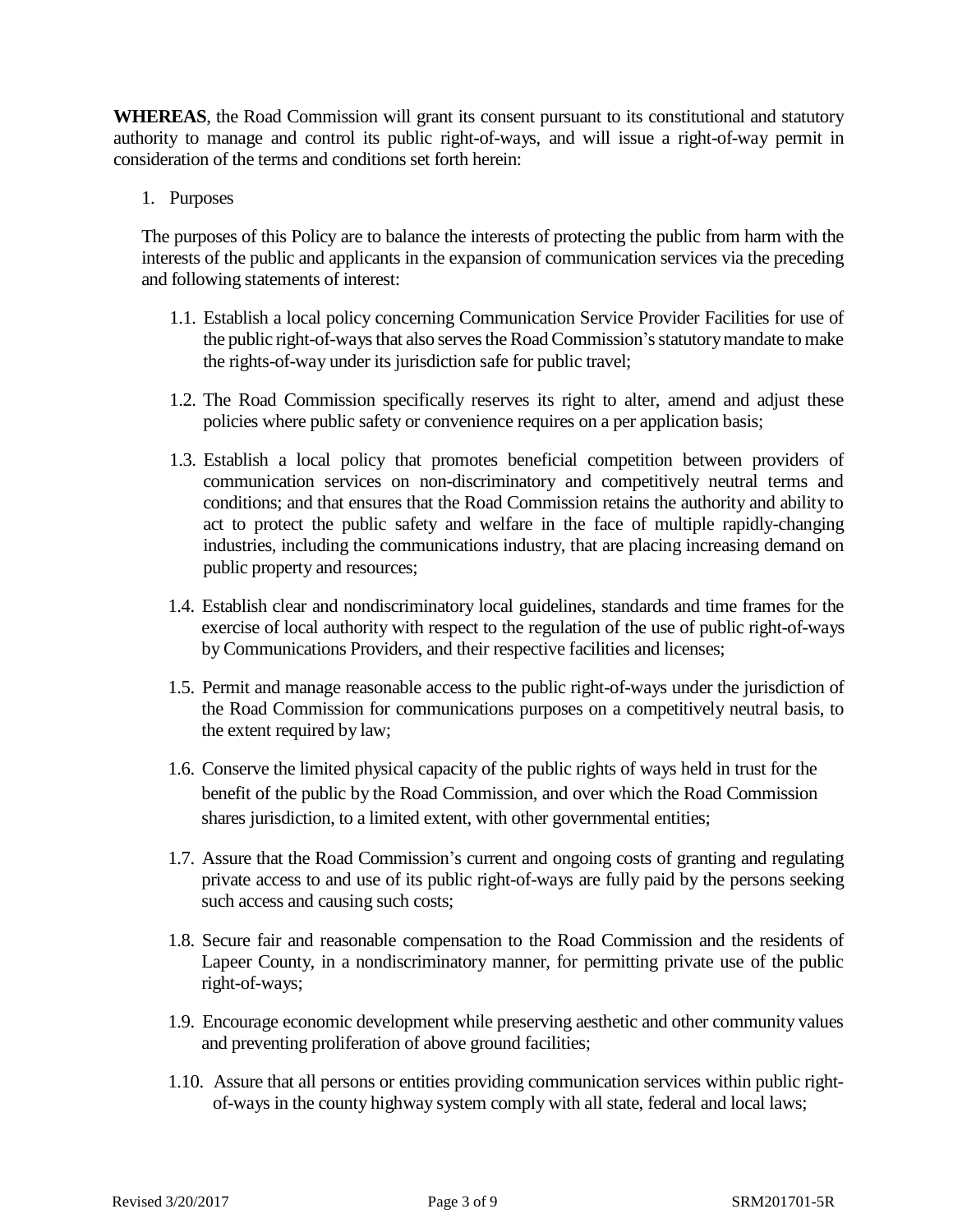- 1.11. Enable the Road Commission to manage its obligations to the public generally, and adjacent landowners specifically, consistent with rapidly evolving federal and state regulatory policies, industry competition and technological development; and
- 1.12. Reserve to the Road Commission and provide for the fullest exercise possible of its authority and discretion to require that:
	- 1.12.1. Communication Service Provider Facilities are installed and maintained within public right-of-ways under the jurisdiction of the Road Commission in such manner and at such points so as not to inconvenience the public use of the public right-ofways or to adversely affect the public safety and welfare;
	- 1.12.2. All nonpublic users of the right-of-ways under the jurisdiction of the Road Commission shall be required to defend, reimburse, indemnify and hold harmless the Road Commission for the actual costs incurred by the Road Commission by reason of the construction or presence in the public rights-of-way of the facilities of such users. Further, that insurance and bonding be secured to assure that such defense, reimbursement and indemnity is available.

## 2. Definitions

- 2.1. For the purposes of this Policy, the following terms, phrases, words, and their derivations shall have the meaning given in this section. Unless otherwise expressly stated, words not defined in this title shall be construed consistent with Title 47 of the United States Code and Chapter 484 of the Michigan Compiled Laws. References to governmental entities (whether persons or entities) refer to those entities or their successors in authority. If specific provisions of law are renumbered, then the reference shall be read to refer to the renumbered provision. References to laws, ordinances or regulations shall be interpreted broadly to cover government actions, however nominated, and include laws, ordinances and regulations now in force or hereafter enacted or amended. "Applicant" means any person applying for a right-of-way permit who is a "Communication Service Provider."
- 2.2. "Communication Service Provider" and related "Facilities" as used herein, may include broadband, telecommunications and wireless related infrastructure as required by communication service providers and their various contractors, in order to provide voice, video, and/or data, to the public or other end users, and necessary infrastructure including, but not limited to wirelines including copper wire, fiber optic cable, or coaxial cable, and wireless including antennas, radios and, those related support structures, all as deemed necessary and as specifically approved by the Commission in its written right-of-way permit if and when issued.
- 2.3. A person that operates under written agreement with a Communication Service Provider to provide communication services over a communications service facility or to install communications service facilities, shall be treated as a Communication Service Provider for purposes of this Policy. A copy of all such agreement(s) shall be furnished upon application for a permit under this policy.
- 2.4. "Right-of-way" means the area on, below, or above any land acquired or dedicated for public roads, highways, streets, alleys, easements, or waterways, to the extent the Road Commission has jurisdiction and the ability to grant the rights set forth herein. Right-ofway does not include a federal, state, or private right-of-way.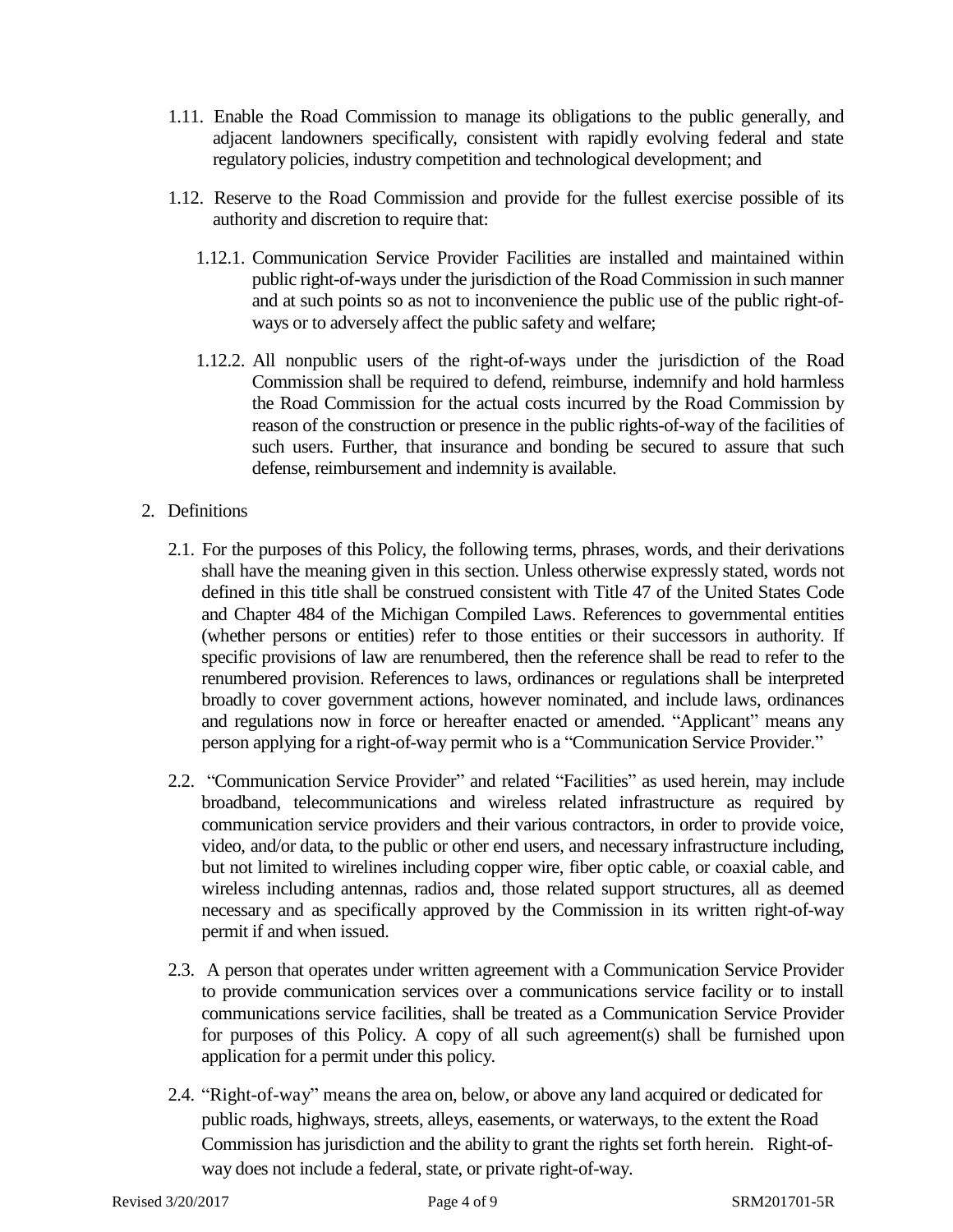- 2.5. "Person" means an individual, partnership, cooperative, association, private corporation, public corporation, utility, personal representative, receiver, trustee, assignee, governmental entity or other legal entity.
- 2.6. "Right-of-way permit" as used herein means the County Road Commission's legal authorization, terminable as defined in the permit, to use a particular, discrete, and limited portion of the public right-of-way to construct, operate, or repair a Communication Service Provider Facility, including any permit special terms and conditions. The term "right-ofway permit" shall not mean or include:
	- 2.6.1. Any other permit, authorization, agreement or franchise required for the privilege of transacting and carrying on a business within the applicable city, village or township required by state or local law;
	- 2.6.2. Any other permit, authorization or agreement required in connection with operations on public streets or property.
	- 2.6.3. Any other permits, authorization or agreements required for occupying any public or private property to which access is not specifically granted by the right-of-way permit, including, but not limited to, permits for placing devices on or in poles, conduits, other structures, or on railroad easements owned by any public or private entity.
- 3. Policy Guidelines

The administration of this Policy shall be governed by the following Communication Service Provider Facility policy guidelines:

- 3.1. The Road Commission supports efforts to establish an open, competitive marketplace for communication services that also serves the Road Commission's statutory mandate to promote safety and convenience in the use of public right-of-ways under its jurisdiction. The Road Commission promotes and encourages competition for communication services that make the latest and best technology available and keep service prices affordable for all county residents and businesses. An integral component of this open marketplace is the consistent application of regulations to all communications providers and the preservation of local authority over matters of local impact.
- 3.2. The Road Commission recognizes that to balance the needs and interests of the public in the management of the right-of-ways together with the desire of the communications service industry to access such rights of way, facilities supporting communication services may be integrated into the right-of-ways in conformity principally with community standards, also taking into account industry standards and best practices. Guidelines identifying community standards together with an understanding of industry standards and best practices may be incorporated into the terms and conditions of the Road Commission's right-of-way permit and permit process and may change from time to time, in the Road Commission's sole judgment and discretion.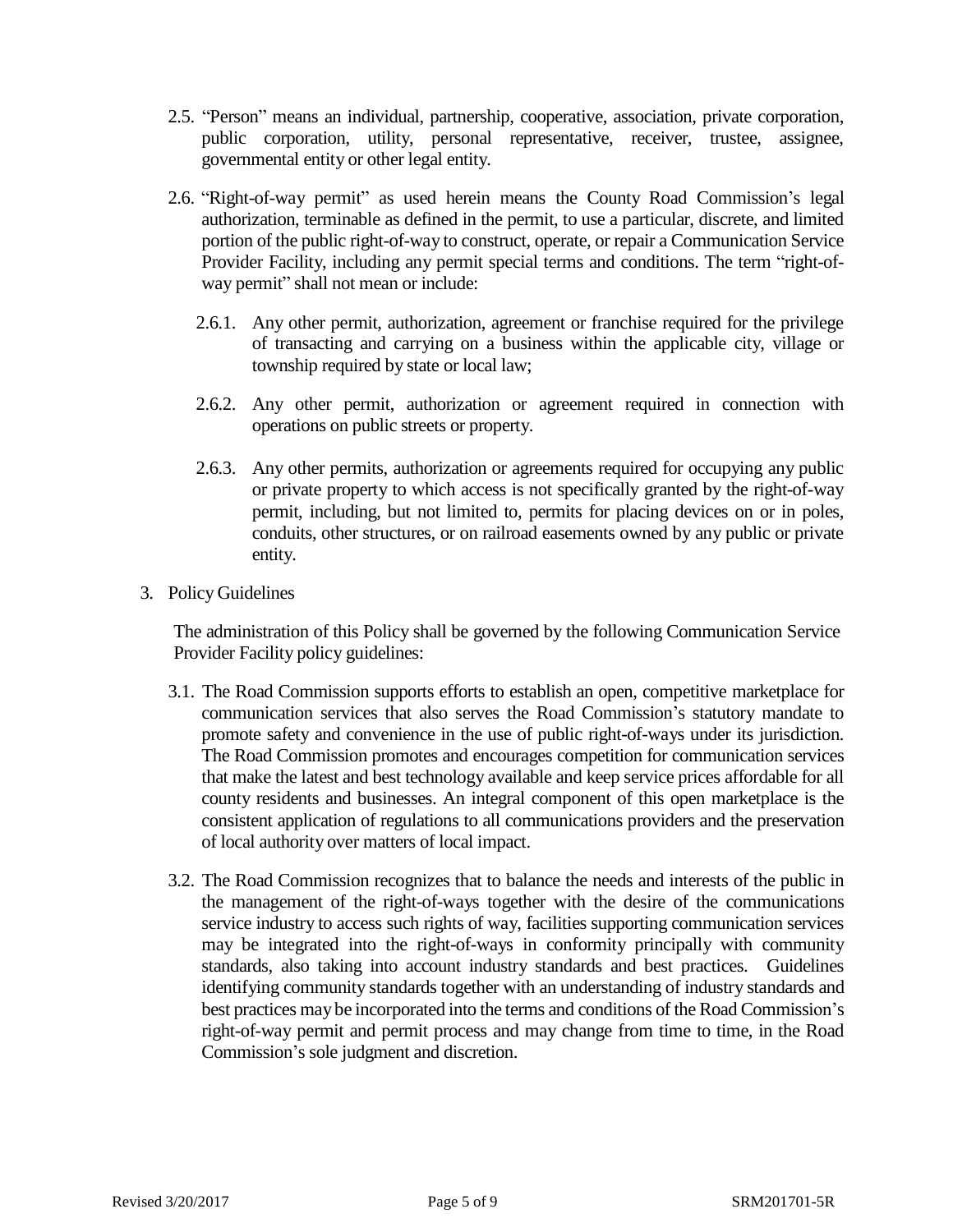- 3.3. Use/Installation Priority Preference Considerations
	- 3.3.1. The Road Commission's primary goal is to make and maintain the right-of-ways under its jurisdiction safe and convenient for public travel. To further this goal, the Road Commission recites the following siting priority preferences, which shall be enforced wherever possible in the Road Commission's discretion:
		- 3.3.1.1. Collocation on an existing facility outside the right-of-way shall be preferred to collocation on an existing facility within the right-of-way.
		- 3.3.1.2. Locating a new Communication Service Provider Facility outside the right– of-way shall be preferred to locating a new Communication Service Provider Facility within the right-of-way.
		- 3.3.1.3. Collocation on an existing facility within the right-of-way shall be preferred to locating a new Communication Service Provider Facility within the rightof-way.
		- 3.3.1.4. Locating a new Communication Service Provider Facility in the right-of–way shall only be permitted when the applicant demonstrates, in the Road Commission's judgment, that locating a new Communication Service Provider Facility outside of the right-of-way, or collocating on any existing facility, is not possible or practical.
		- 3.3.1.5. Where possible and practical, facilities will be required to be located below ground where other existing facilities or structures are located below ground.
	- 3.3.2. Collocation Guidelines
		- 3.3.2.1. All applications shall be subject to collocation with existing structures where possible and practical. Mandatory future collocation of all subsequent Communication Service Provider Facilities shall be required where possible and practical for any newly authorized structure under this Policy.
		- 3.3.2.2. Any application that is not for a collocated facility must contain a statement justifying why collocation is not possible or practical. Such statement shall include:
			- 3.3.2.2.1. Such structure and technical information and other justifications as are necessary to document the reasons why collocation is not possible or practical, including all communication of denials of collocation requests from 3<sup>rd</sup> party entities; and
			- 3.3.2.2.2. A list of all eligible support structures and alternative structures considered as alternatives to the proposed location.
			- 3.3.2.2.3. A written explanation why the alternatives considered were not possible or practical due to technical or physical constraints.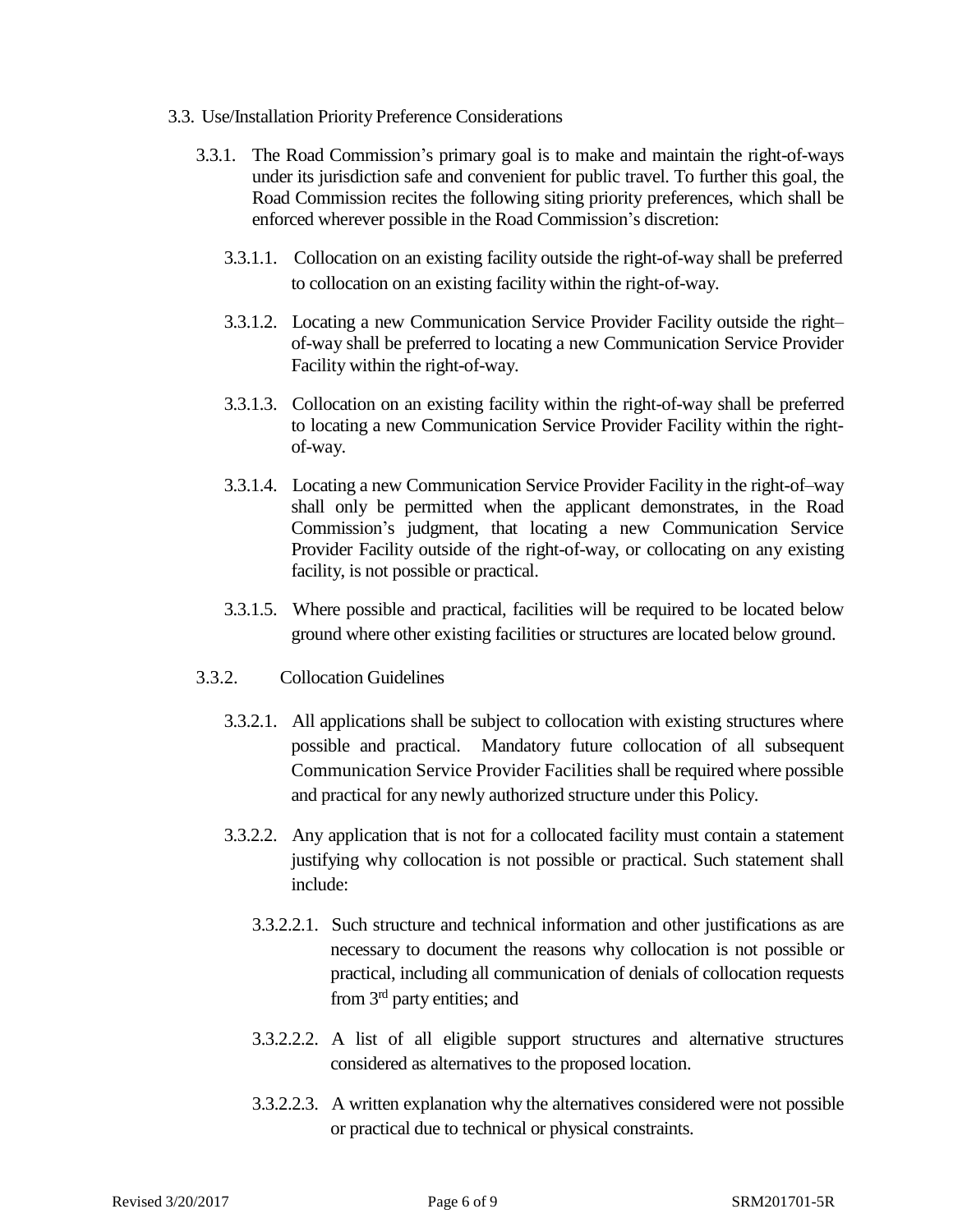- 3.3.3. Stealth installations or otherwise aesthetically consistent designs shall be required at the discretion of the road commission, and will generally be similar to the existing infrastructure in the area.
- 3.3.4. New structures shall be limited to 45 feet in height, unless otherwise shown to be needed by the Applicant based upon the technical characteristics of the area or other considerations, including collocation. The dimensions of new facilities will generally not be permitted to exceed existing infrastructure in the same vicinity.
- 3.3.5. No new Communication Service Provider Facility support structure may be erected in the public right-of-way within 500' of an existing Communication Service Provider Facility support structure, unless shown, as determined by the Road Commission in its discretion, that it is required for technical feasibility or that all existing infrastructure is already exhausted or not available for use.
- 3.3.6. To the greatest extent possible and practical, placement of such facilities in Industrial Zones shall be preferred, followed by Commercial Zones, followed by Residential Zones.
- 3.3.7. Where possible and practical, location on private property shall be preferred to location on public property.
	- 3.3.7.1. An application shall contain a statement explaining all alternative sites considered, including private property, and why such alternatives are not possible or practical.
- 3.3.8. The Road Commission will manage access to the public right-of-ways for Communication Service Provider purposes in a nondiscriminatory, competitively neutral and nonexclusive way to the extent required under applicable law and, to the extent allowed under applicable law, to receive fair compensation. The public interest will be protected by collecting associated fees and administrative costs for use of the public right-of-ways under the jurisdiction of the Road Commission.
- 3.3.9. Right-of-way permits for location of Communication Service Provider Facilities and all supporting equipment and structures will be managed to preserve the integrity of the county road system's infrastructure, ensure efficient use of the property under the jurisdiction of the Road Commission, and ensure compliance with state, federal and local law.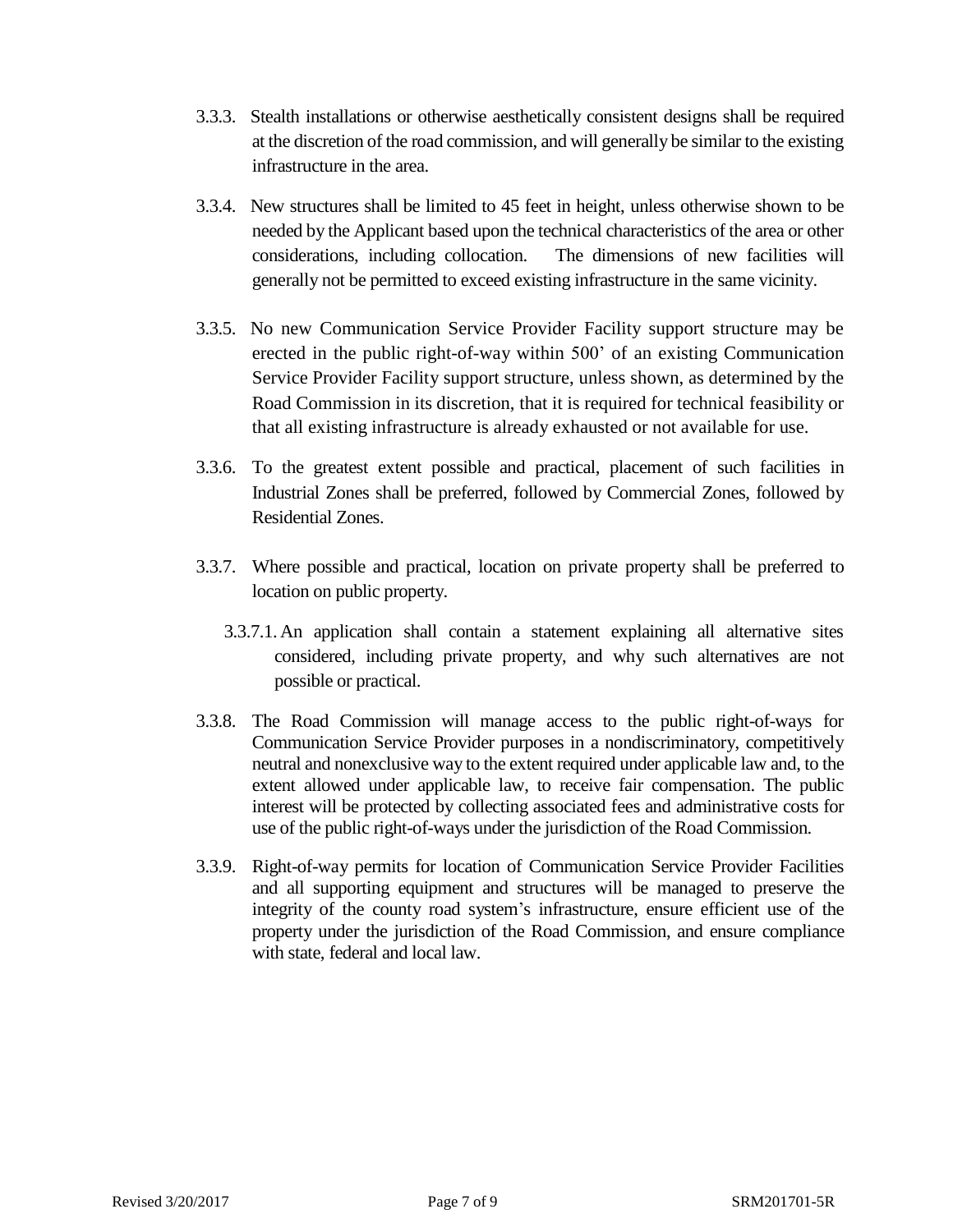- 3.3.10. In order to effectively manage and regulate the use of public right-of-ways under the Road Commission's jurisdiction in the best interests of the public, it is necessary for the Road Commission to reserve and exercise all proprietary, legislative, administrative and discretionary authority it may have to the full extent allowed or not prohibited by law and nothing in this policy shall be construed to diminish or in any way to limit the proprietary, discretionary, administrative or legislative authority of the Road Commission and its officials as respects the management and use of the Road Commission's public right-of-ways or in respect to the granting, delaying, or denying any right-of-way permit.
- 4. General Provisions
	- 4.1. No Communication Service Provider shall install, construct, or otherwise place within public right-of-way under the jurisdiction of the Lapeer County Road Commission any Communication Service Provider Facilities, except pursuant to the provisions of this policy.
	- 4.2. A Communication Service Provider must obtain a right-of-way permit from the Road Commission prior to constructing anyCommunication Service Provider Facilities within a right-of-way under the jurisdiction of the Road Commission. At its discretion, the Road Commission may require a Communication Service Provider to obtain an annual right-of-way permit for maintenance of its Facilities, for ongoing inspection and associated costs, and for any other costs associated with access to the right-of-way. The fact that a particular permitted Communication Service Provider Facility may be used for multiple purposes does not obviate the need to obtain a permit for other purposes unless applicable federal or state law prohibits the Road Commission from requiring such additional permit. No permit shall become effective without the grantee signing an acceptance of the permit.
	- 4.3. A Communication Service Provider must provide a complete written right-of-way permit application on a form prescribed by the Road Commission, along with all requested supporting documentation.
	- 4.4. If a right-of-way permit is granted, a Communication Service Provider must agree to abide by the terms and conditions imposed by the permit and any permit special terms and conditions.
	- 4.5. A right-of-waypermitshall not conveyequitable orlegal title to the public right-of-ways. The right granted is only the right to occupy those portions of the public right-of-way to which the Road Commission has the right to grant access, for the purposes and the time period stated in the permit, and the right may not be subdivided or subleased. A right-ofway permit shall not grant a vested right for any Communication Service Provider Facilities to be located or to remain at any specific location in the public right-of-way and any right, permission or consent to occupy any location in the public right-of-way shall be revocable and terminable at the discretion of the Road Commission and the facility therein removed at the cost of the operator in order to allow free and unencumbered use of the public right-of-way for public work or other public purpose as may be in the best public interest as determined by the Road Commission.